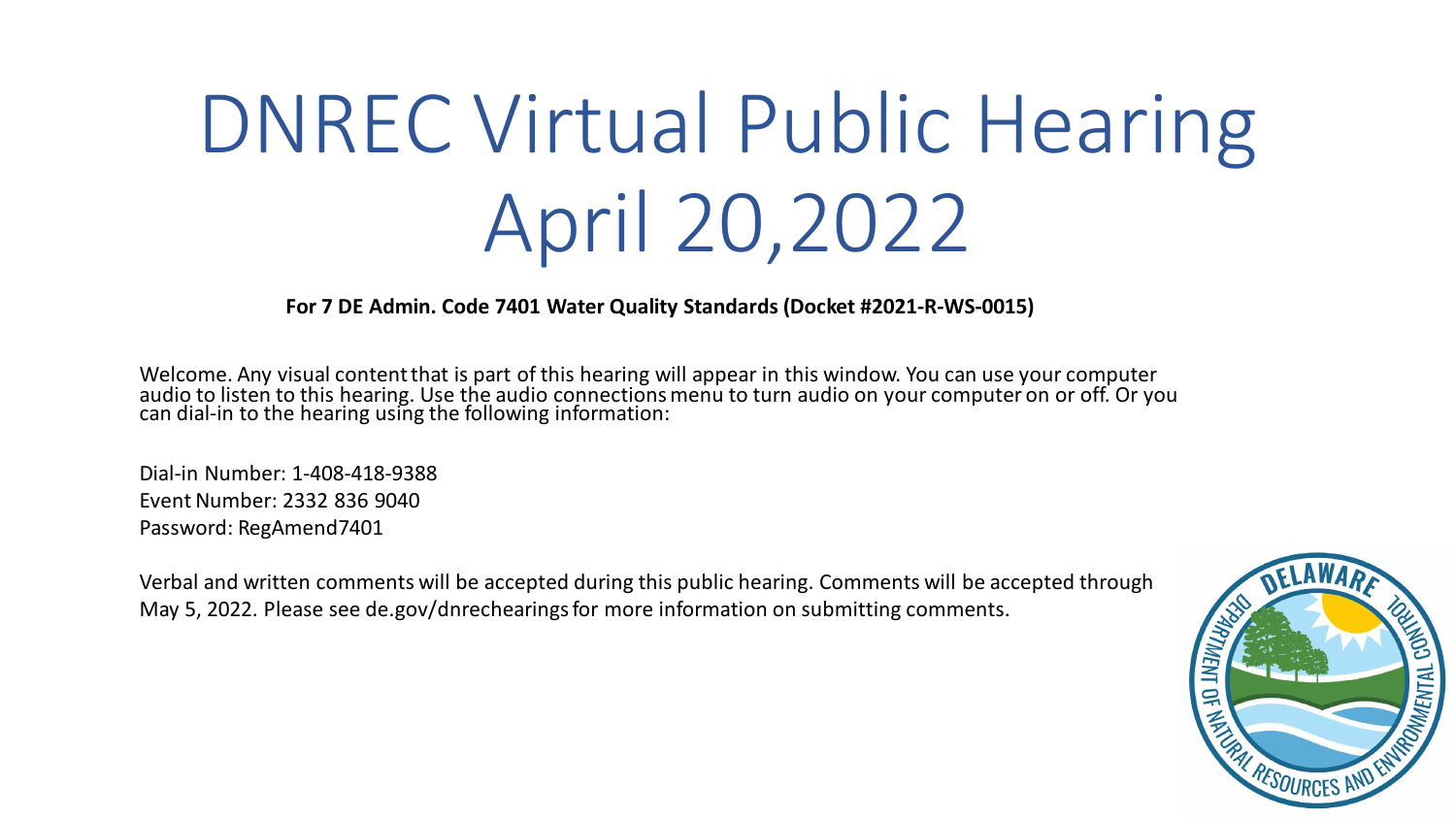# Agenda

- **Introductions**
- Regulation Promulgation Schedule
- **Current Water Quality Standards**
- Proposed Standards
- Entry of Department Exhibits into the Record
- Public Comments

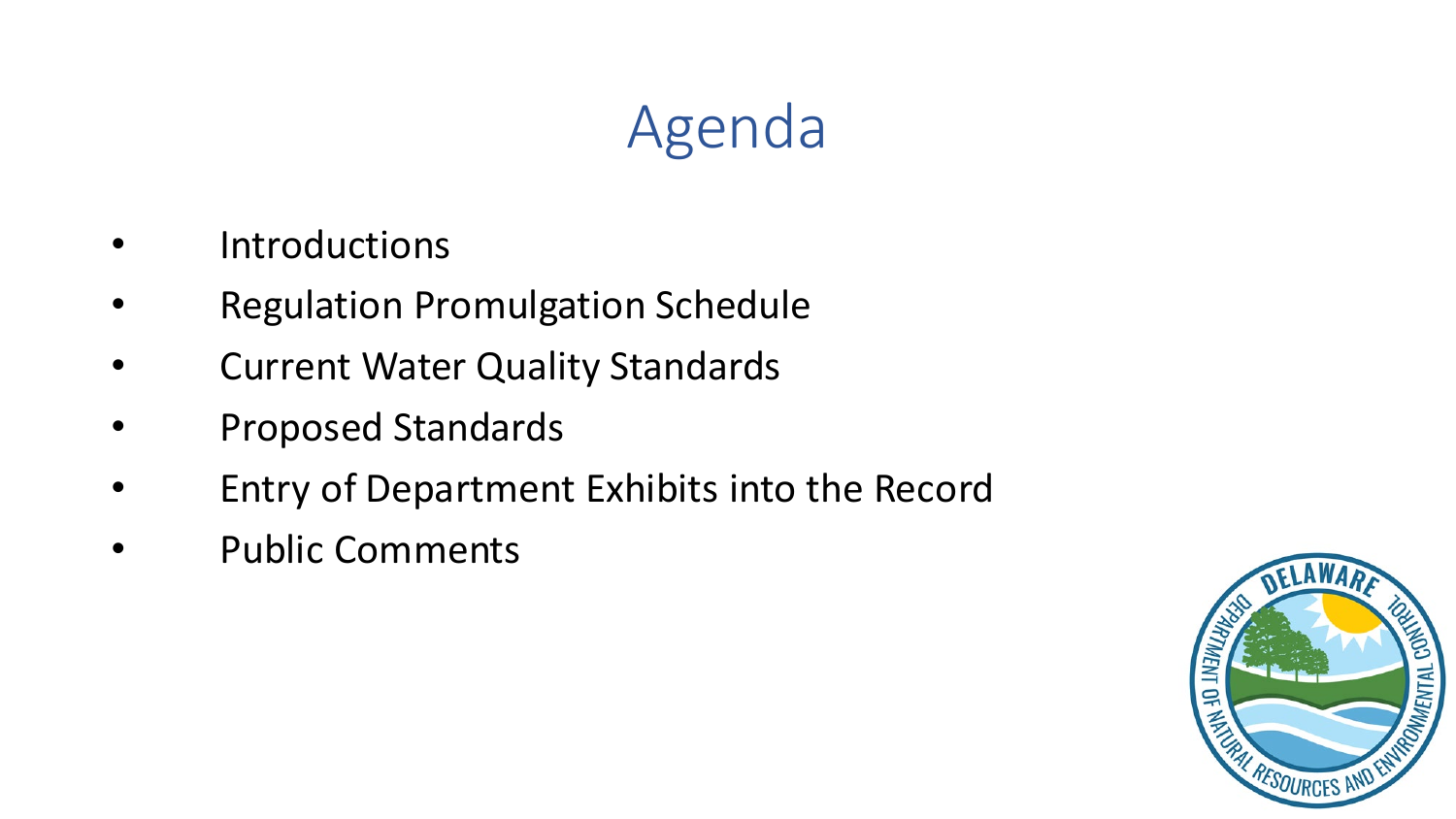# Regulation Promulgation Schedule

- Publication of proposed regulation: March 1, 2022
- Legal Notice: March 9, 2022
- Public Hearing: April 20, 2022
- Hearing Record Closes: May 5,2022
- Publication of final regulations: July 1, 2022 (Anticipated)
- New regulations take effect: July 11, 2022 (anticipated)

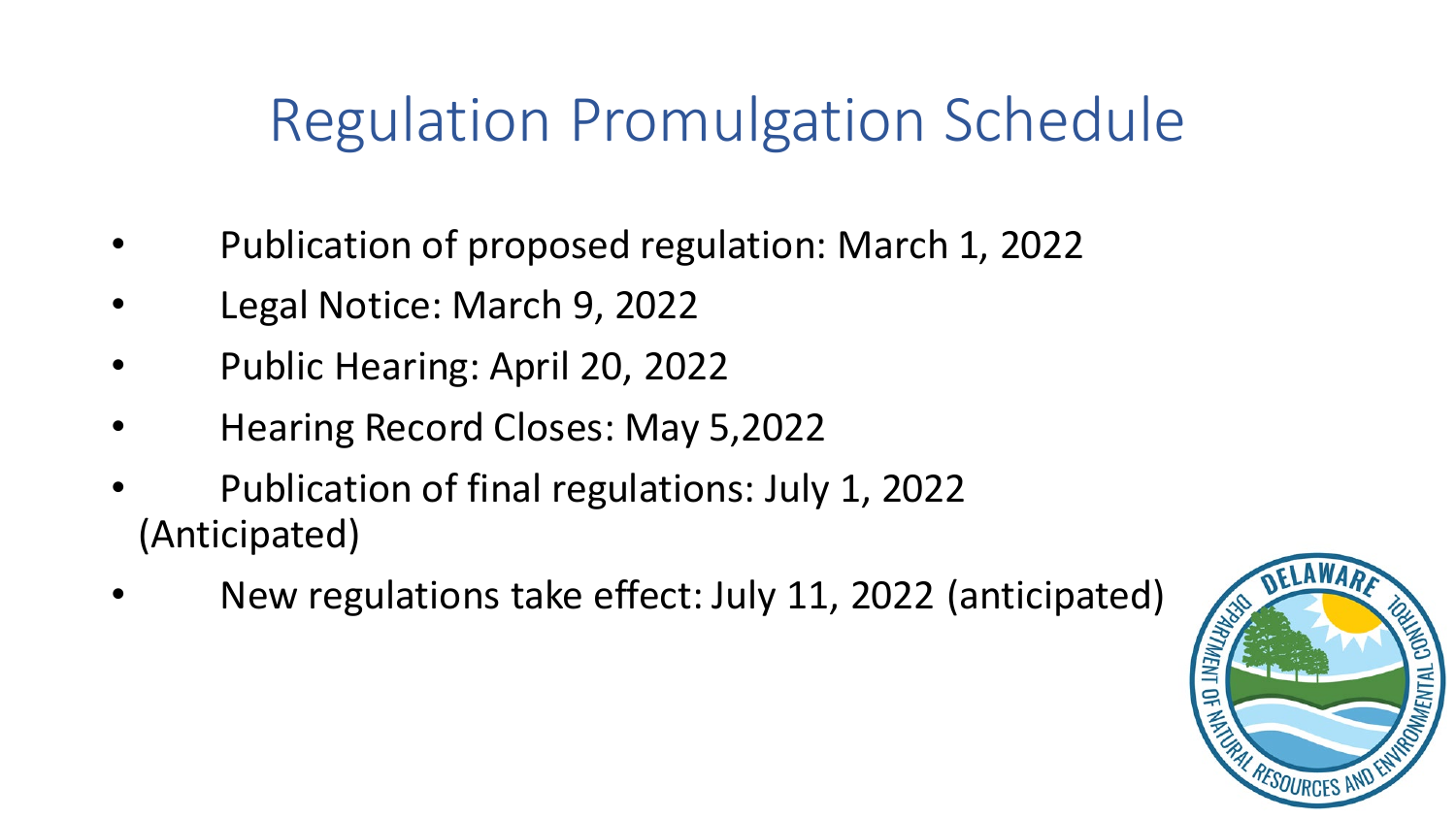# Current Water Quality Standards

- The Water Quality Standards (7 DE Admin Code 7401) were last updated in 2017.
- Are Established to Restore and Maintain the chemical physical and biological integrity of Delaware's Waters
- Wherever attainable, achieve a level of water quality that provides for the protection and propagation of fish, shellfish, and wildlife and recreation in and on the water.
- Set Designated Uses for all waters of the State and Criteria Protective of the Designated Uses.
- Include Antidegradation Requirements
- General Polices affecting application and implementation of the Standards

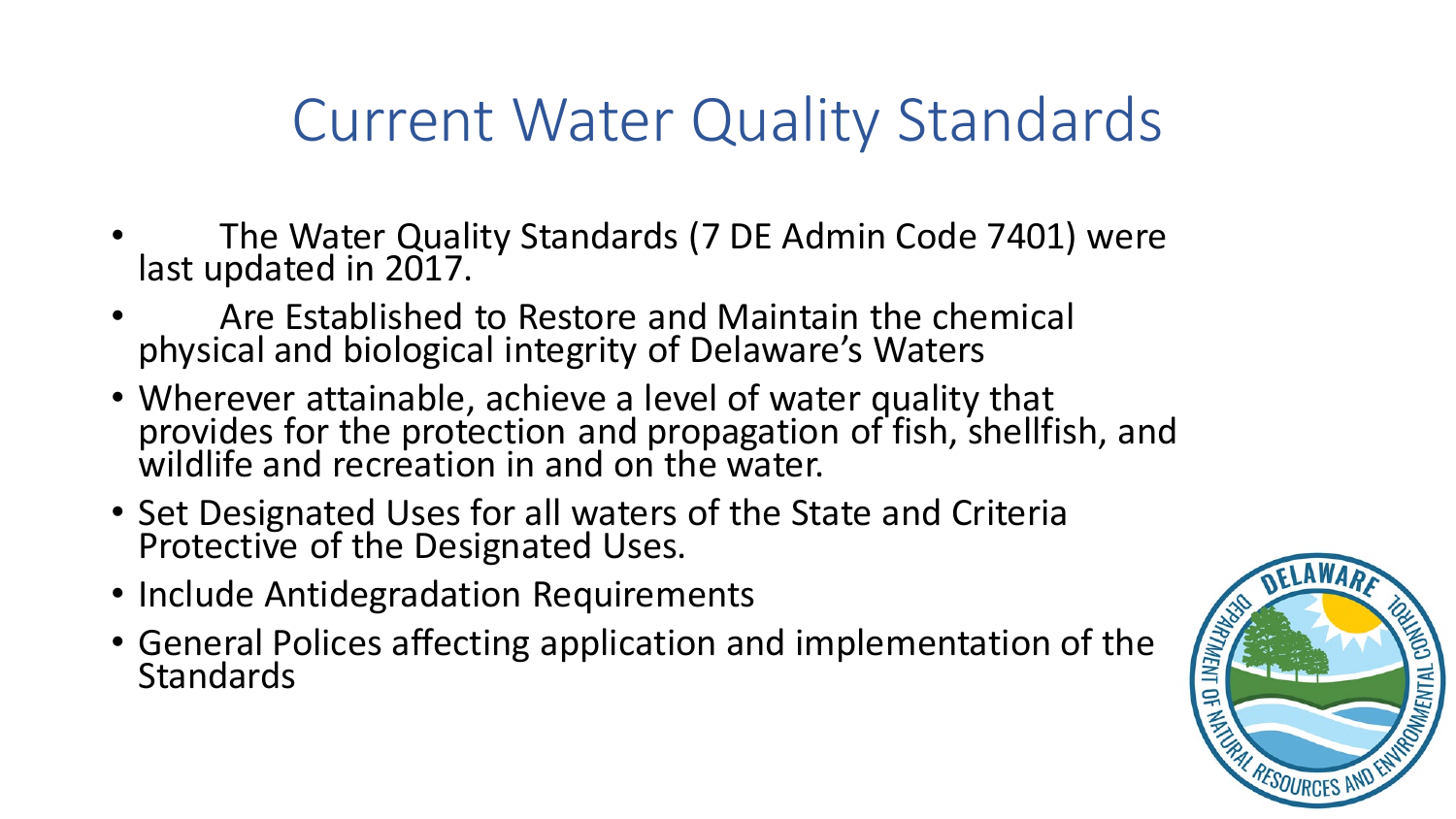# Proposed Regulation

- Based on EPA Recommendations for Human Health Criteria, a New Table of 116 pollutants is offered to replace the old table. In accordance with EPA's updated guidance, criteria will be lower for 64 pollutants, higher for 13 pollutants and unchanged for 20 pollutants. Ten new pollutants have been added to the proposed regulation.
- Aligns the criteria more closely with EPA recommended criteria by dropping some criteria and replacing them with new related criteria in their place.
- Changes the names from synonyms for the same chemicals to the same names as in EPA recommended criteria
- Drops Human Health criteria in the current standards that do<br>not currently have EPA recommended criteria<br>examples that do the currently have EPA recommended criteria not currently have EPA recommended criteria

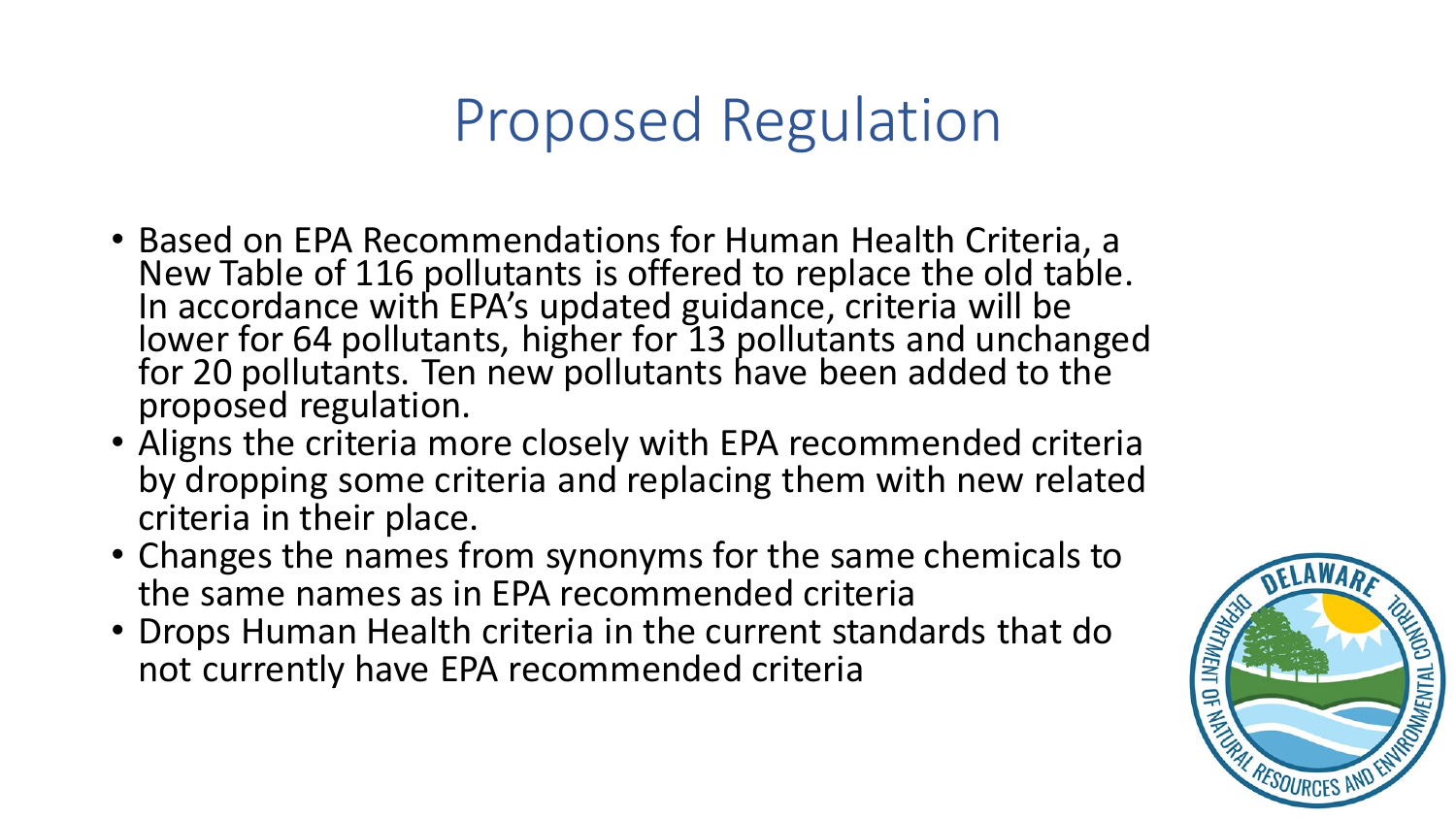# Proposed Regulation

- Proposes to adopt new EPA Recommended Aquatic Life Criteria for Ammonia, Cadmium and Nonyphenol
- There are 7 instances in the proposed regulation referencing section 4.6.3 which should have been referencing section 4.5.9. The final version of the regulation will correct the referenced sections. This presentation noting these changes was updated on the Department's website before this hearing.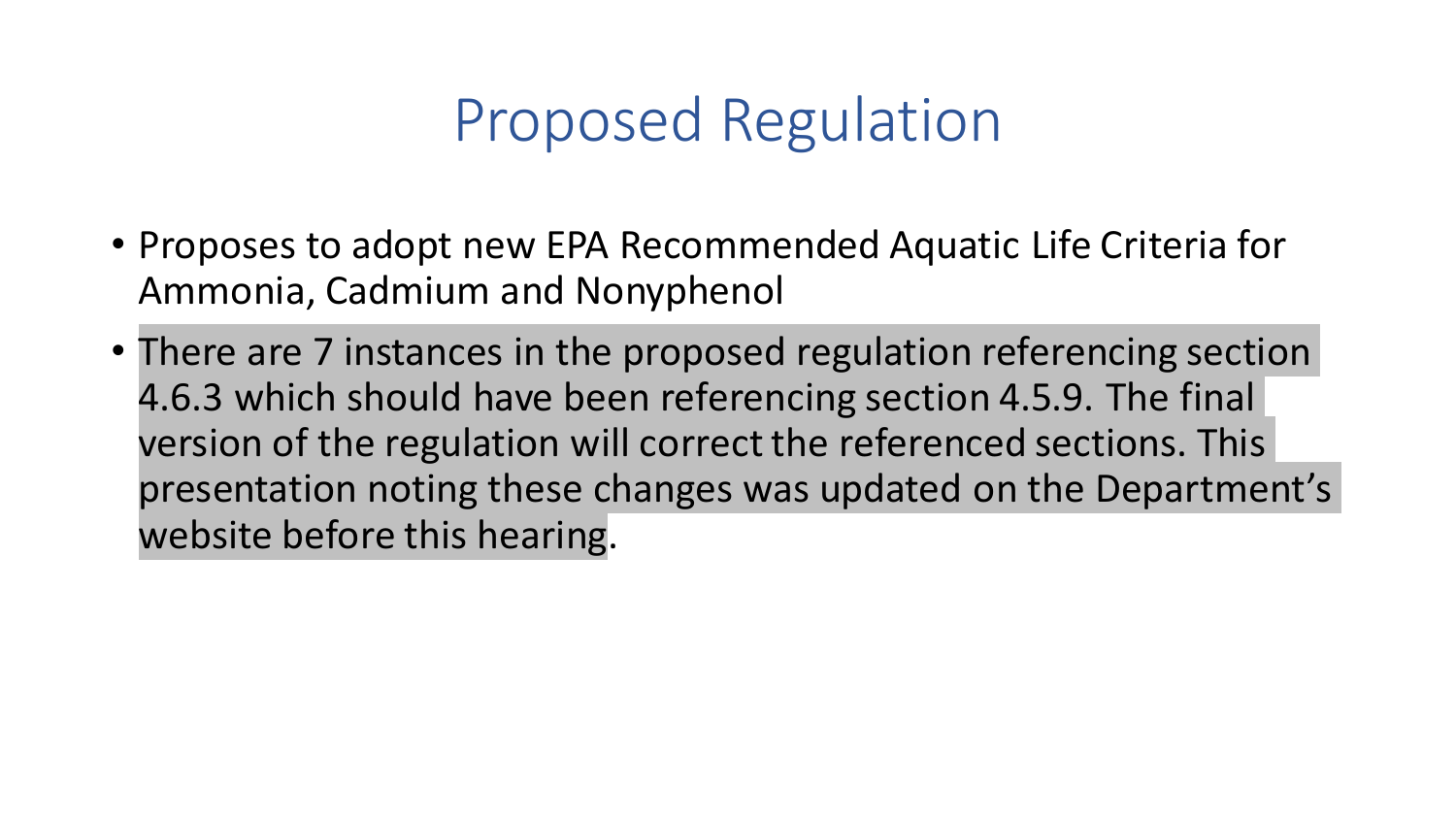#### Department Exhibits

The Department is submitting 13 exhibits into the record for these proceedings:

- Exhibit 1: Start Action Notice 2021-07, Amend 7 DE Admin. Code Surface Water Quality Standards, signed on 7-14-2021.
- Exhibit 2: Notice of the Public Hearing scheduled for April 20, 2022, as posted on the Statewide Public Meeting Calendar on March 9, 2022.
- Exhibit 3: Affidavit and Legal Ad published in Delaware State News 9-15-21
- Exhibit 4: Affidavit and Legal Ad published in the News Journal 9-15-21.
- Exhibit 5: Email Sent to Stakeholders 9-17-2022 titled Update on Delaware Triennial Review and 2022 Delaware Integrated Report

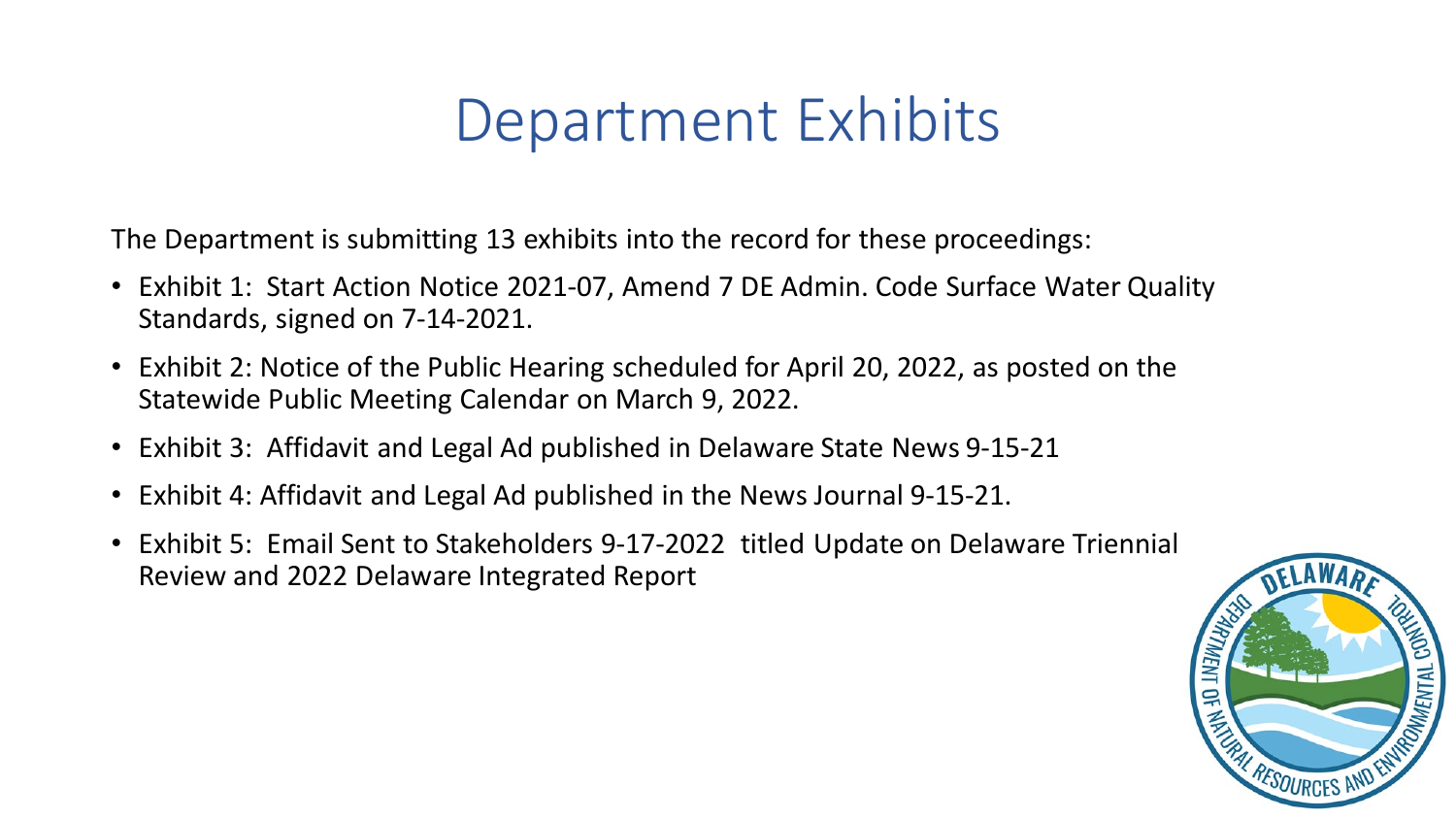# Department Exhibits Continued

- Exhibit 6: Copy of the Register Notice as it appeared in the March 1, 2021, Delaware Register of Regulations, Vol. 25, Issue 9, page 837-839.
- Exhibit 7: Copy of Regulatory Flexibility Analysis and Impact Statement as published March 1, 2022
- Exhibit 8: Copy of the Proposed Updated Regulation with Strikethrough Language as published March 1, 2022
- Exhibit 9: Copy of Stakeholder Guide as published on the Department Public Hearing Website
- Exhibit 10: Copy of EPA National Recommended Water Quality Criteria - Aquatic Life Criteria Table
- Exhibit 11: Copy of EPA National Recommended Water Quality Criteria - Human Health Criteria Table
- Exhibit 12: The Department PowerPoint presentation for the April 20, 2022, public hearing on Surface Water Quality Standards Regulations.

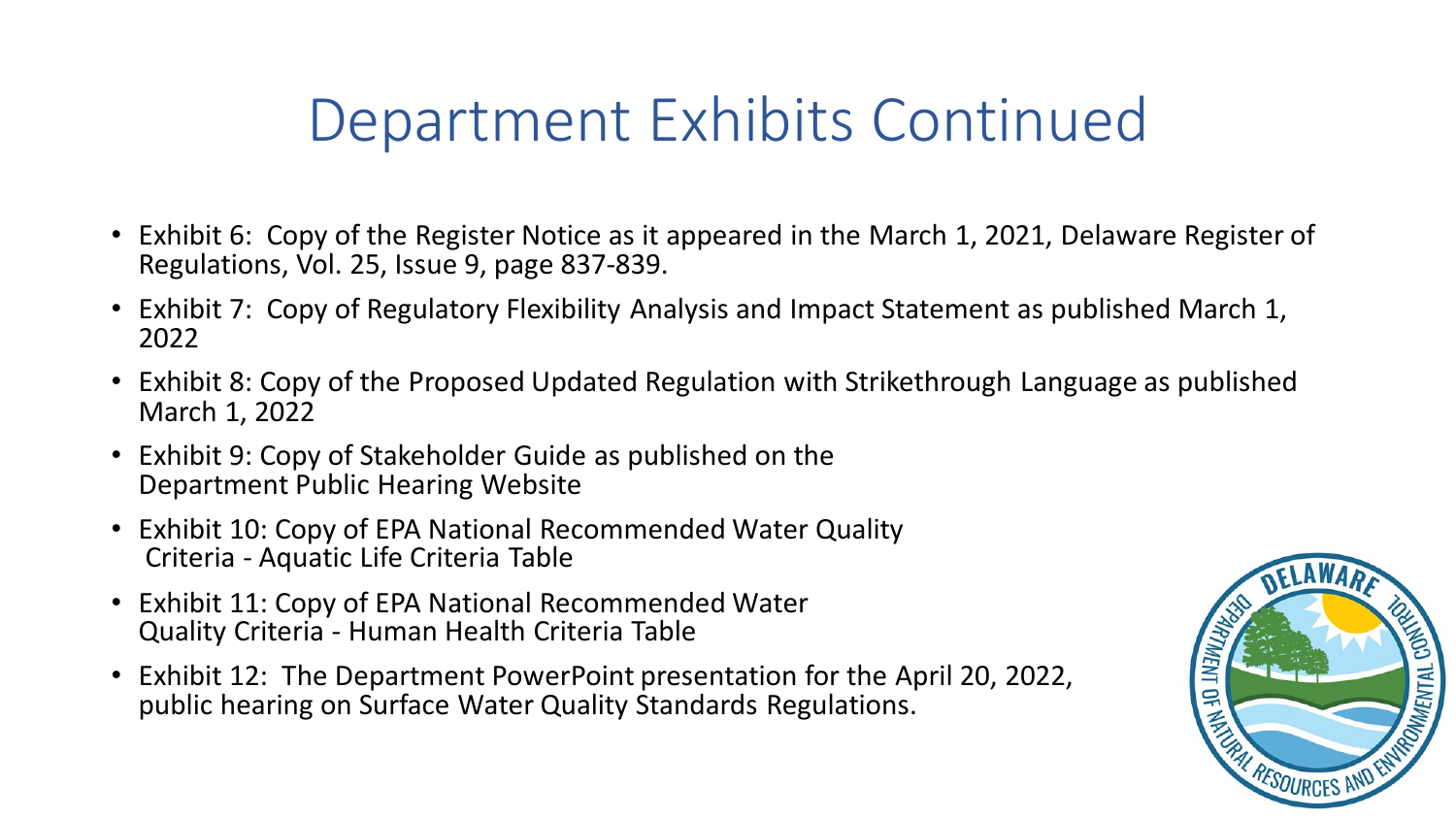### Department Exhibits Continued

• Exhibit 13: Affidavit and Legal Ad Published in the Delaware State News March 9, 2022